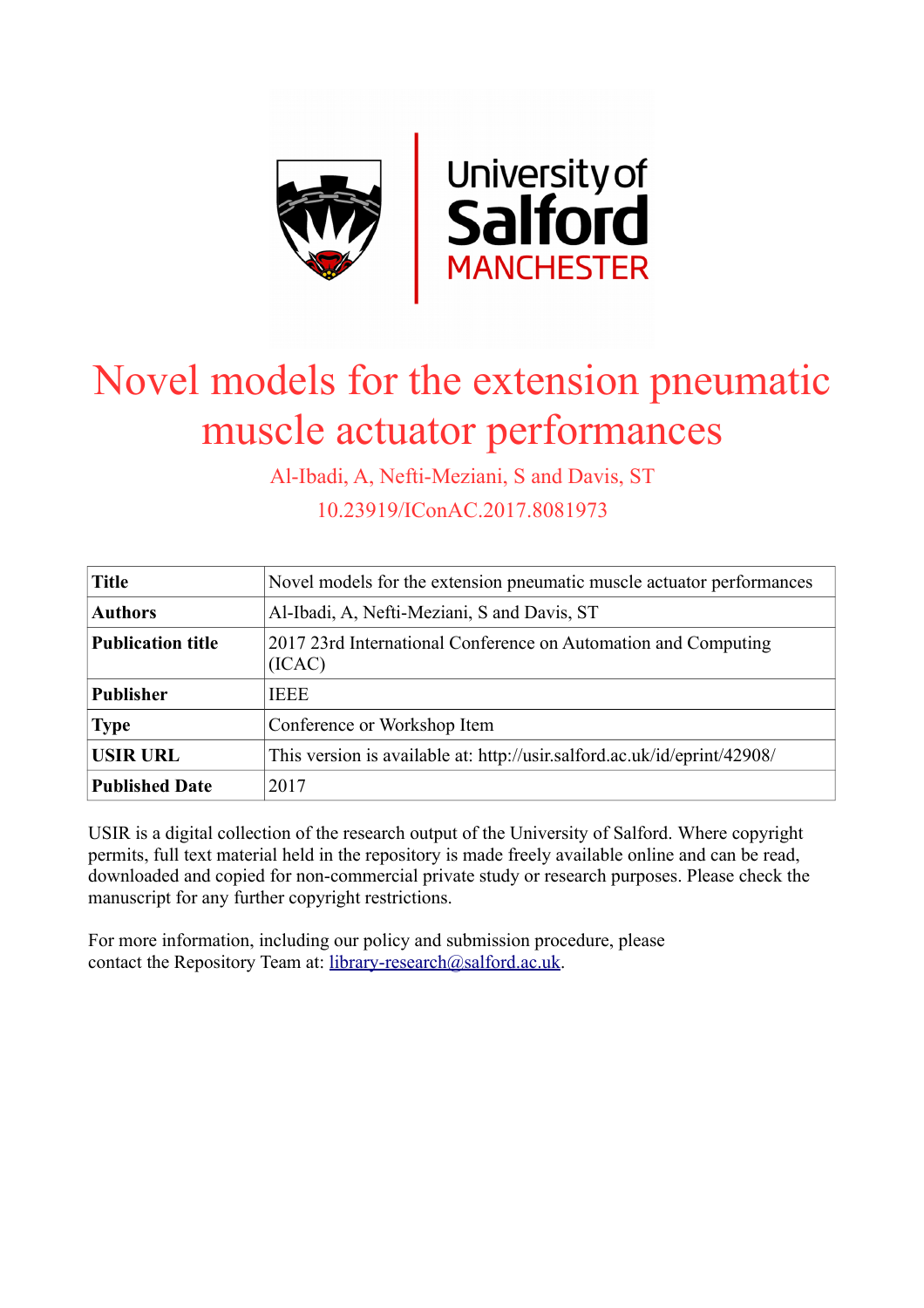# **Novel Models for the Extension Pneumatic Muscle Actuator**

# **Performances**

Alaa Al-Ibadi University of Salford Computing, Science and Engineering a.f.a.al-ibadi@edu.salford.ac.uk

Samia Nefti-Meziani University of Salford Computing, Science and Engineering S.Nefti-Meziani@salford.ac.uk

Steve Davis University of Salford Computing, Science and Engineering S.T.Davis@salford.ac.uk

*Abstract***— This paper illustrates the design, implementation and modelling of the extensor pneumatic muscle actuator (PMA). The extensor soft actuator has a vital feature of ability to bend and extend, and that give it the flexibility to use in numerous applications. The extended behaviour of this actuator is modelled mathematically to be used to predict the length of a wide range of actuators at different air pressure amounts and make the position control of such type of actuator easier and precise. Moreover, the contraction force formula is modified to describe the pushing force for the extensor actuator. The bending behaviour of single muscle is explained and a 4-PMA continuum arm has been constructed to study its performance and model the bending angle.** 

 **Keywords- Extensor Pneumatic Muscle Actuator; Performances; Mathematical Models** 

## **I. Introduction**

Soft actuators have grown formidable reputation among researchers, predominantly in the last few decades. As a result, soft robotics has been extensive use in the numerous areas. Researchers from different fields such as material science, physics, biology and computer and control engineering interest in such type of robots [1]. This developing research field emphases on robots made of soft materials which increase the safety of human-robot interaction, and make the robot more compliance to its environment [2], [3]. An infinite number of freedoms (DOF) are achievable by soft robots due to the bending capability of the soft actuator and as a result, a robot end effector can reach every point in the 3D workspace [4] . Soft robots have a further positive over rigid robots, where they produce slight resistance to obstacles and can adapt to them. Consequently, soft and fragile payloads could be handled without causing any damages [5].

 A pneumatic muscle actuator (PMA) which is presented by Joseph L. McKibben in the 1950's, is built from an inner rubber tube bounded by a braided sleeve [6] has been used to create soft robots. The construction of the PMA defines the type of actuator, by selecting the length of both the inner tube and the braided sleeve the PMA act as a contraction actuator if the braided angle is less than  $54.7^\circ$ , and the extension actuator if the angle is more than 54.7<sup>0</sup>. Moreover, the PMA will produce a pulling force for contractor type and a pushing force for the extensor one.

 Important researches have been done to define the contraction force of the pneumatic muscle actuators. Among these researches, the Chou and Hannaford model [6] and Tondu and Lopez model [7] are commonly referred.

 In this paper, different lengths of an extensor PMAs have been constructed to study their performance and we have written a set of mathematical equations to describe the change of length with pressure input. In addition, enhancement and modification have been done to the contraction force formula to fit the extension behaviour. Moreover, a 4-PMA extensor continuum arm is built and the bending angle at different attached load is formulated.

#### II. EXTENSION PMA

 The construction of the PMA defines its action as a contraction or extension actuator by controlling the braided angle  $(\theta)$ ; as identified in the force formula below, the force either be pulling or pushing depends on (θ). A photograph of a 30cm extensor PMA is shown in Fig.1. Generally, the PMA is constructed from an inner rubber tube which is covered by a braided sleeve with two solid material terminals which are fixed strongly to ensure that no air leakage occurs. One of the terminals has a small hole for input and output of actuated air. Fig.2 shows a basic diagram of PMA with "L" length, "D" diameter and "θ" angle between the vertical axis and braided strand (b).

 When the length of the braided sleeve is more than the length of the rubber inner tube in sufficient amount, the braided angle ( $\theta$ ) is more than 54.7° [8], in this project the braided sleeve length is 2.8 times of the inner tube. The percentage of extension differs from one muscle to another, and it is not less than 50% [9].



Figure.1 The photograph of the 32 cm extensor PMA

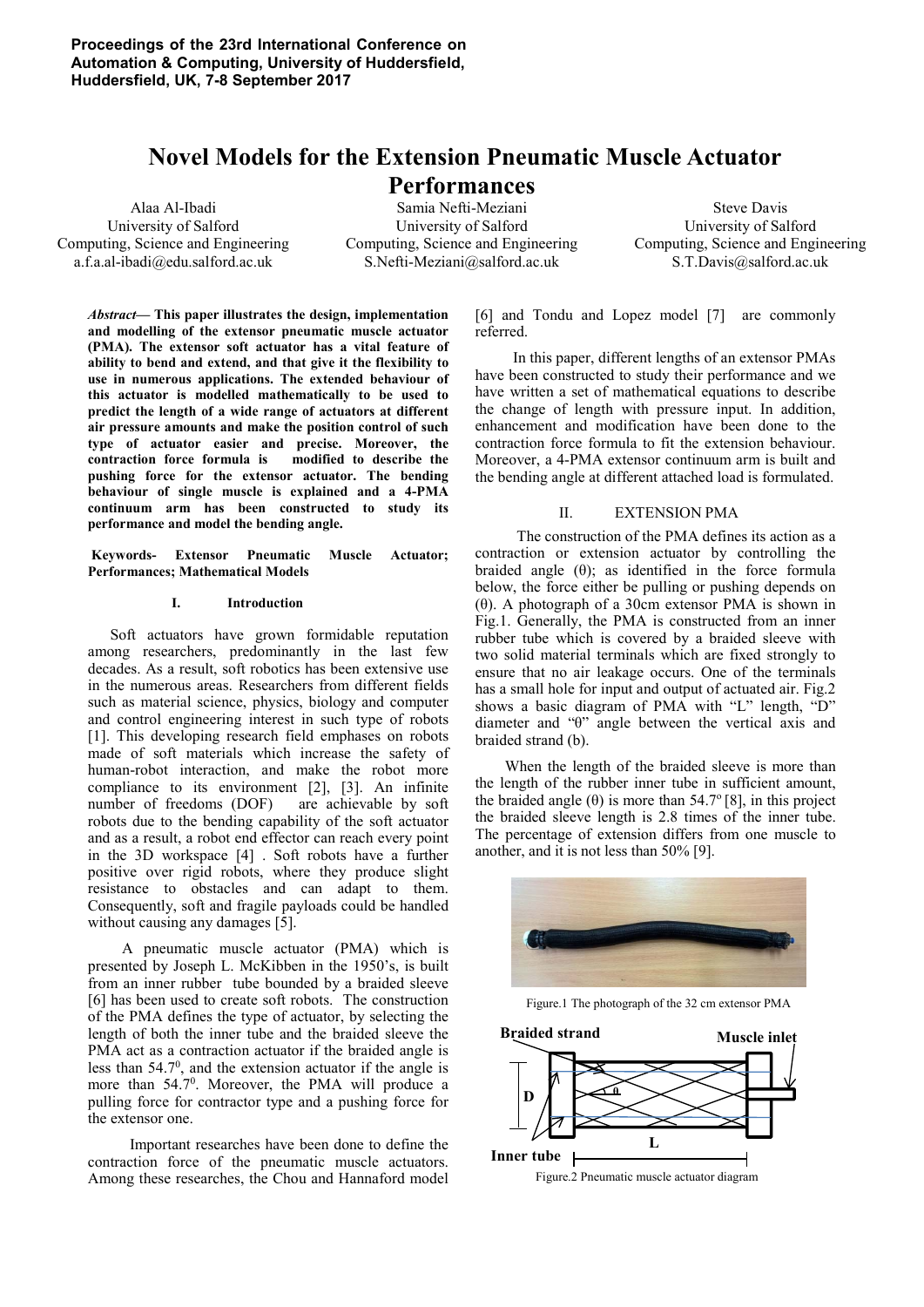#### III. A MATHEMATICAL MODEL FOR EXTENSOR LENGTH

 The sigmoidal shape of muscle length as is shown in Fig.3, leads to modelling the length of PMA performance as a mathematical sigmoid function. To model the length with input air pressure, three muscles are used for initial lengths " $L_0$ " (20, 30 & 40 cm), we chose these lengths to cover a range of muscles lengths, and then select another PMA's dimensions to validate our model. All these Muscles have the same initial diameter of  $(3.3 \text{ cm})$  and an initial braided angle of  $(71.5\text{°})$ . We have considered each muscle and recorded how its length has changed with gauge pressure "p". Fig.3 shows the length of the PMAs and it is clear that there is a significant matching between experiment and model plots for different set of data. From the first set of the pneumatic muscles data, we define a set of equations depending on " $L_0$  and p". Equation (1) describes the length of the pneumatic muscle with both (p  $\&$  L<sub>0</sub>), and (2) gives the parameter values of (1), which it depends on the initial length of the PMA  $(L_0)$ .

$$
L = a - \frac{b}{1 + (\frac{p}{c})^d} + 0.0009L_0p^2
$$
\n(1)  
\nWhere: 
$$
\begin{bmatrix} a \\ b \\ c \\ d \end{bmatrix} = \begin{bmatrix} 0.2281 & 0.084598 & -0.0013189 \\ -0.94047 & 0.095934 & -0.0014863 \\ 0.014934 & 0.0012083 & -0.000026277 \\ 0.2080174 & -0.0032043 & 0.0000106189 \end{bmatrix} \begin{bmatrix} L_0 \\ L_0^2 \\ L_0^3 \\ L_0^3 \end{bmatrix}
$$
\n(2)

 The mathematical model of the extensor actuator is formulated to fit the muscle lengths from 20 cm to 40 cm under the specifications list in table 1 at no-load.

Table.1. The initial specifications of the three PMAs

| $L_0(m)$ | Rubber        | <b>Braided</b>                                             | Inner        | Rubber |
|----------|---------------|------------------------------------------------------------|--------------|--------|
|          |               | thickness (m) thickness (m) diameter (m) stiffness $(N/m)$ |              |        |
| 0.2      | $1.1*10^{-3}$ | $0.5*10^{-3}$                                              | $12*10^{-3}$ | 363.33 |
| 0.3      | $1.1*10^{-3}$ | $0.5*10^{-3}$                                              | $12*10^{-3}$ | 363.33 |
| 0.4      | $1.1*10^{-3}$ | $0.5*10^{-3}$                                              | $12*10^{-3}$ | 363.33 |

 To validate this formula another actuator has been constructed for the same specifications but with 25 cm initial length.



Figure.3 Experimental and theoretical data for three extensor PMAs.

 Fig.4 illustrates both the experimental and model length characteristics for the new muscle, which it proved the validity of the extensor length formula in (1) and (2).



#### IV. MODELLING OF PUSHING FORCE

 The muscle actuator converts the air energy into mechanical form by transferring the pressure input to the muscle into the extensor force. Referring to the virtual work theory, the varying of input work  $(w_{in})$  of the pneumatic muscle is:

$$
dw_{in} = p \cdot dv \tag{3}
$$

Where  $(d\nu)$  is the volume change of the actuator. The output work  $(w_{out})$  changes with change of length, as in the following equation:

$$
dw_{out} = f. \, dL \tag{4}
$$

 Fig. 5 shows the relation between the parameters of the PMAs. Equations (5), (6) and (7) define the Tondu and Lopez force model under the following assumptions: 1- The shape of the PMA is a perfect cylinder with zero wall thickness. 2- There is a contact between the inner rubber tube and the braided sleeve. 3- The braided strand length is constant. 4- There is no friction between the tube and the sleeve. 5- Neglecting the latex tube force [7].



Figure.5 Parameters description of PMA

Where from fig.5:

$$
L = b\cos\theta, D = b\frac{\sin\theta}{n\pi} \tag{5}
$$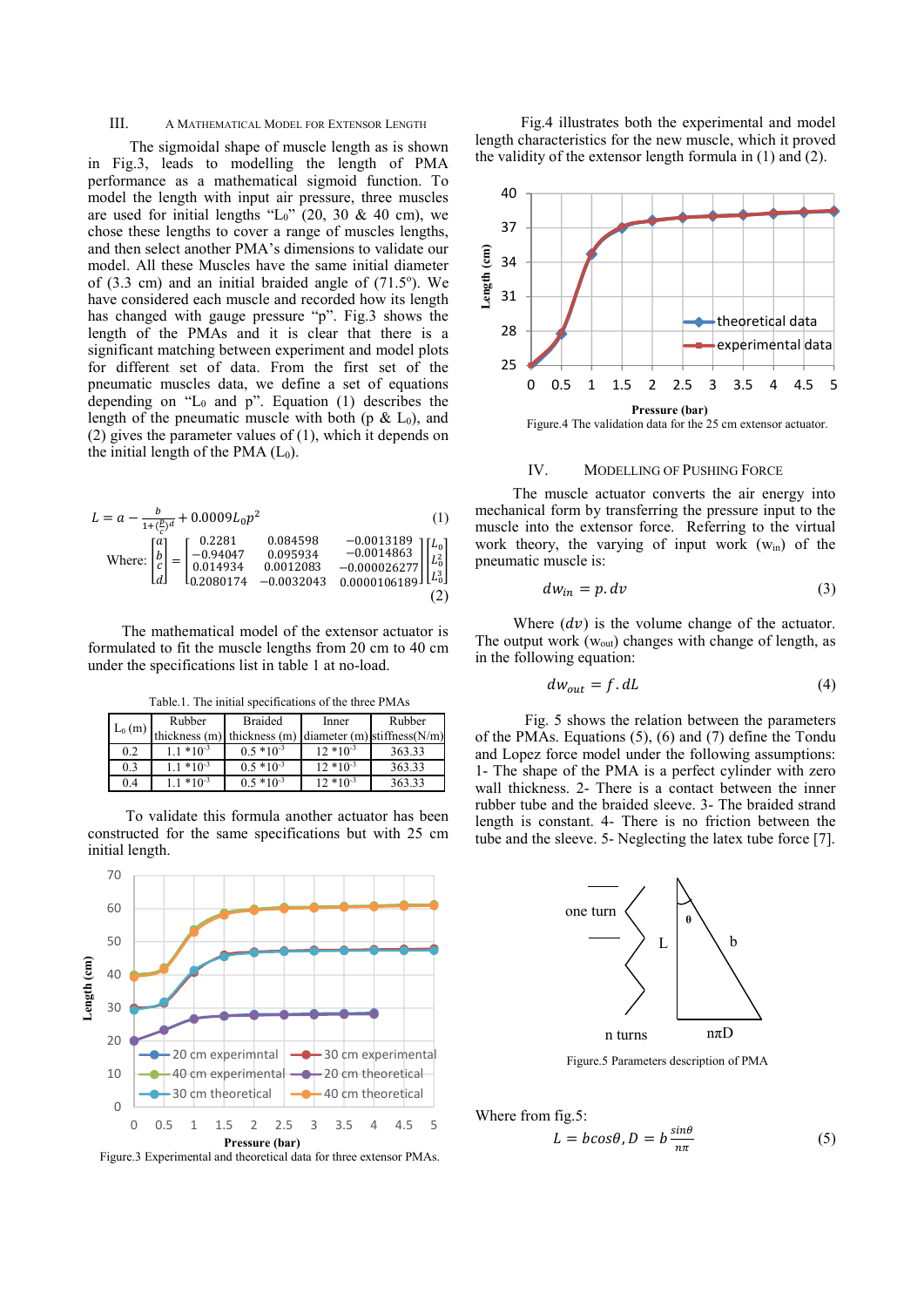By considering (5) the strand length can be evaluated as:

$$
b = (L^2 + (Dn\pi)^2)^{\frac{1}{2}} \tag{6}
$$

 The force "f" can be calculated as the multiplication of the gauge pressure and the volume change with respect to length.

$$
f = -\pi r_0^2 p[\alpha(1 - \varepsilon)^2 - \beta] \tag{7}
$$

Where: 
$$
\varepsilon = \frac{L - L_0}{L_0}
$$
,  $\alpha = \frac{3}{\tan^2(\theta_0)}$ , and  $\beta = \frac{1}{\sin^2(\theta_0)}$ .

Moreover, " $r_0$  and  $\theta_0$ " represent the initial values of radius and angle of the PMA respectively; and "ε" is the extension ratio. Fig. 6 below shows the experimental force data with the plot of (7) for the 30 cm PMA. This figure illustrates that the difference between the theoretical and experimental records has two main causes. The first one is the non-cylindrical shape of the PMA at zero or low air pressure supplied. The second reason is that there is no extremely contact between the inner rubber tube and the braided sleeve and the resistance of rubber tube. To overcome these two aspects, the correction factor " $q(p)$ " is used by multiplying it by the extension ratio of (7).

$$
q(p) = -(1 + e^{-0.5p})
$$
 (8)



 The increasing in gauge pressure caused an increasing in the correction factor, therefore, at high pressure, the shape of the PMA becomes perfectly cylindrical. On the other hand, the experimental data shows that the amount of useless (zero force) pressure is (0.45 bar). Due to the resistance of inner tube against the stretch and the contact less between the braided sleeve and the inner tube, the energy of actuated air below 0.45 bar will be considered a loses, for that the extensor force in  $(7)$  is defined to be  $(0 \text{ N})$  from  $(0-0.45 \text{ bar})$  and the gauge pressure shift by (0.45 bar) otherwise. The zero force pressure is studied by Tsagarakis and Caldwell [10] as a function of pressure and inner tube diameter. Here, it is found that this constant value could be considered for this type of PMAs.

 Taking these two factors into account gives substantial matching between the experimental and theoretical force characteristics. The force of all actuators under study has been validated and Fig.7 gives the force plot for the (30 cm) PMA.



The modification of (7) shows in (9) below:

$$
f = 0 \quad , \qquad 0 \le p \le 0.45 \; bar
$$

$$
f = -\pi r_o^2 (p - 0.45) [\alpha (1 - q\varepsilon)^2 - \beta], \ p \ge 0.45
$$
 (9)

#### V. LOAD EFFECTS ON ACTUATOR BEHAVIOUR

 Attaching load to the extensor PMA changes its extension ratio. Fig.8 shows that change with respect to attached load at gauge pressure (1-5) bar. Increasing the attached load gives the PMA more ability to extend at low pressure (p). In this figure, all lines intersect around  $(3.5)$  Kg.

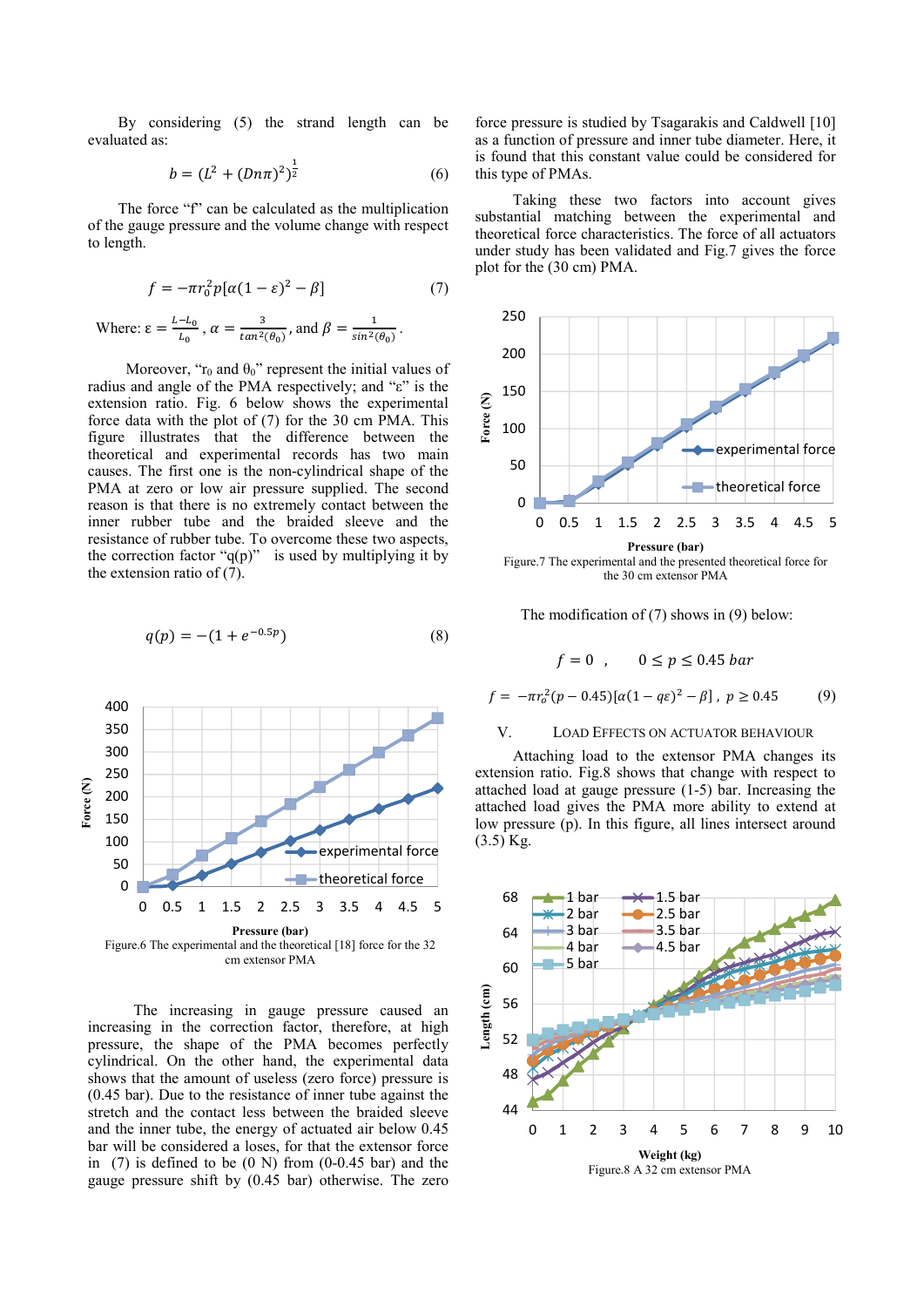The load test is done as follows: 1- Attached different loads up to 10 Kg in 0.5Kg steps at 1 bar. 2- Increase the pressure to 5 bar in 0.5 bar steps and repeat step (1) each time. Fig.9 shows that the behaviour of the muscle is changed after load 3.5 Kg, where it is clear that increasing the gauge pressure (p) makes the PMA act as a contraction muscle instead of an extension muscle.

 From Fig.8 and Fig.9, the extensor muscle might be used as a contractor actuator when it is loaded with more than 3.5 kg.



 As mentioned in section 2 above, when the braided angle is more than  $54.7^\circ$ , the actuator acts as an extensor muscle. On the other hand, it works as a contractor muscle when  $(\theta)$  is less than 54.7<sup>0</sup>. The high angle occurred as a result of the long braided sleeve compared with the inner tube. In this paper (2.8 times) of braided sleeve longer than the inner tube has been used. The elasticity characteristic of the rubber tube gives the muscle a capability of elongation under the load effect, making  $(\theta)$  less than the threshold value. As a result, the actuator behaviour changes to contraction. This performance provides an additional advantage for the extensor PMA and makes it able to extend first at a certain pressure at no load then carries a certain weight then pick up it at high pressure.

## VI. EXTENSOR CONTINUUM ARM

 By fixing one side of the extensor muscle and prevent it to extend at pressurised condition, the actuator will bend related to the air pressure [11] as shown in Fig.10. In this figure a thread is used to fix the length of the actuator longitudinally.





Figure.10 A 30 cm extensor PMA (a) one side sewed actuator (b) bending under 3 bar air pressure.

 To develop the bending in all directions a 4-PMAs continuum arm is designed and constructed as shown in Fig.11 and Fig.12. Four extension actuators 30 cm each are used; one in the centre and the others are located at 3 cm from the centre and  $120^{\circ}$  between each other.





Figure.12 Four 30 cm extensor PMAs continuum arm

 A Solidworks 2015 is used to design the two ends, and a 3D printer is used to print them. Then the centre actuator is connected to others individually. Equal air pressure in all PMAs makes the arm extend in a straight direction, while, the different pressure inside the four actuators make the free end move in all direction in the space at almost constant curvature [11]. The position angle is observed as a function of the supplied pressure and the attached load.

 Firstly, the experiments are done by recording the initial angle of the free end  $(\delta)$ , which it is equal to (zero) degree due to a straight-line arm. Secondly, all PMAs are actuated by (0.45 bar), then the pressure is increased in one of the PMAs in the corner. The arm will then bend into another position, depending on the amount of the pressure in the muscle. And  $\delta$  is recorded each time. Fig.13 shows the contraction arm under actuation from certain pressure between 0-5 bar.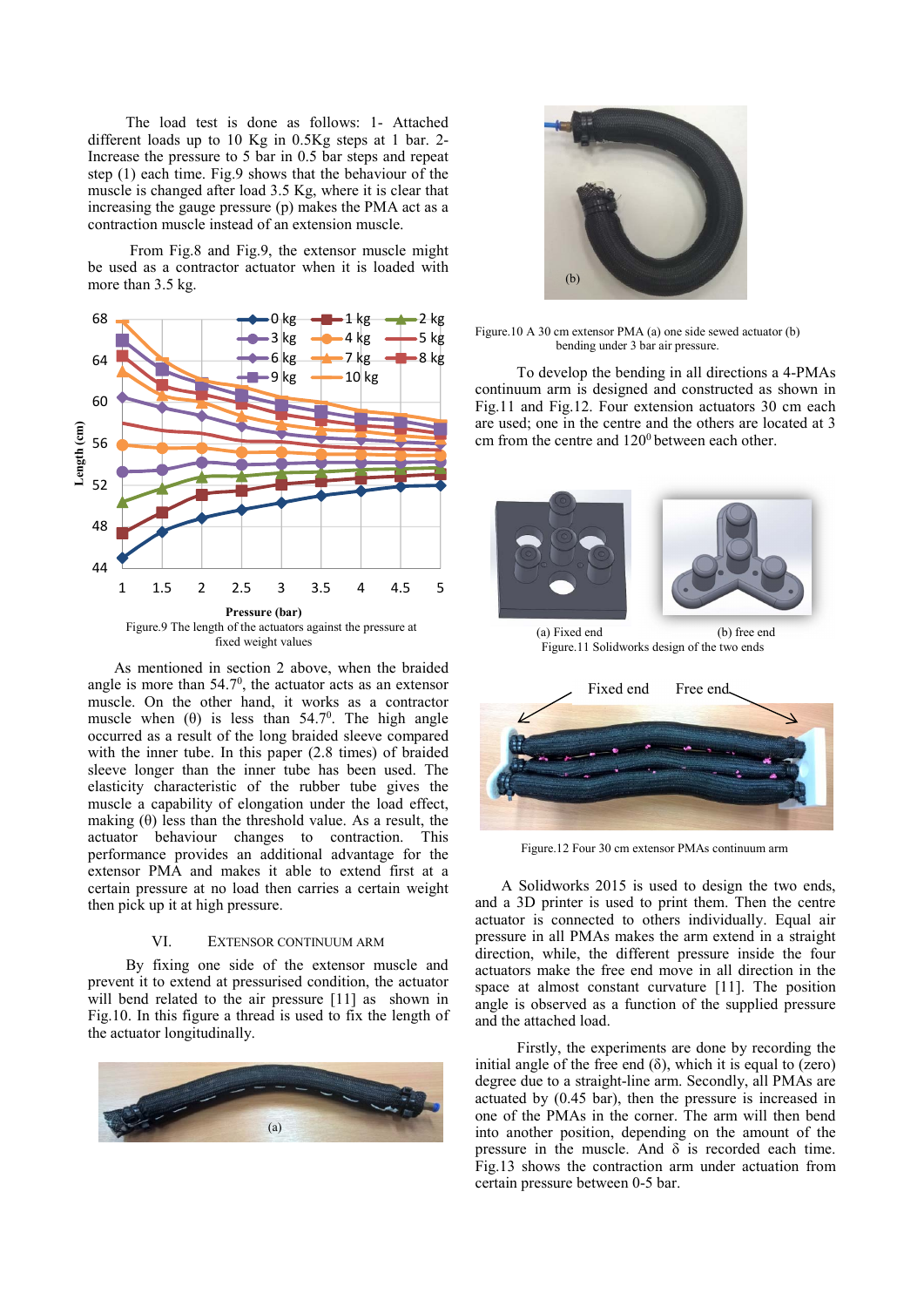The maximum angle value (δmax) depends on the amount of the attached load (w) to the arm end. Table 2 below shows different maximum angles with different load values.



Figure.13 An extensor continuum arm at certain pressure

Table.2 maximum angle with different loads

| Load w $(Kg)$ | Pressure P (bar) | $\delta$ <sub>max</sub> (degree) |
|---------------|------------------|----------------------------------|
| 0.0           | 5.0              | 164.833                          |
|               | 5.2              | 163                              |
|               | 5.0              | 155                              |
| 0.3           | 52               | 135.2                            |
| 0.4           | 5.0              | 126.1                            |
|               |                  | 1162                             |

 The bending angle against the air pressure at different load values is illustrated in Fig. 14 which it represents the position of the free end at any pressure step.



load conditions

 From these data, the bending angle increase when the applied pressure increase and its value at each air pressure step depends on the attached load. In our experiment, various loads from 0 to 0.5 kg are attached. Furthermore, the arm starts to bend when the air pressure reaches 0.8 bar and the angle has a fixed value ( $\delta$ <sub>max</sub>) over 5.2 bar. As a result, the operation range will be at pressure values from 0.8 bar to 5.2 bar.

 A new formula of bending angle is presented as a function of the input air pressure and the amount of attached load as following:

$$
\delta = a - \frac{b}{[1 + (\frac{p}{c})^d]^e}
$$
 (10)

Where: 
$$
\begin{bmatrix} a \\ b \\ c \\ d \\ e \end{bmatrix} =
$$

 Equation (10) above gives the bending angle at any air pressure amount from  $\overline{0}$  – 6 bar, while, the value of the parameters (a, b, c, d and e) depends on the attached load.

 This formula is validated for all load conditions and Fig. 15 gives the validation results for three conditions (0 kg, 0.2 kg and 0.5 kg). This figure shows a significant matching between the experimental results and the presented formula.